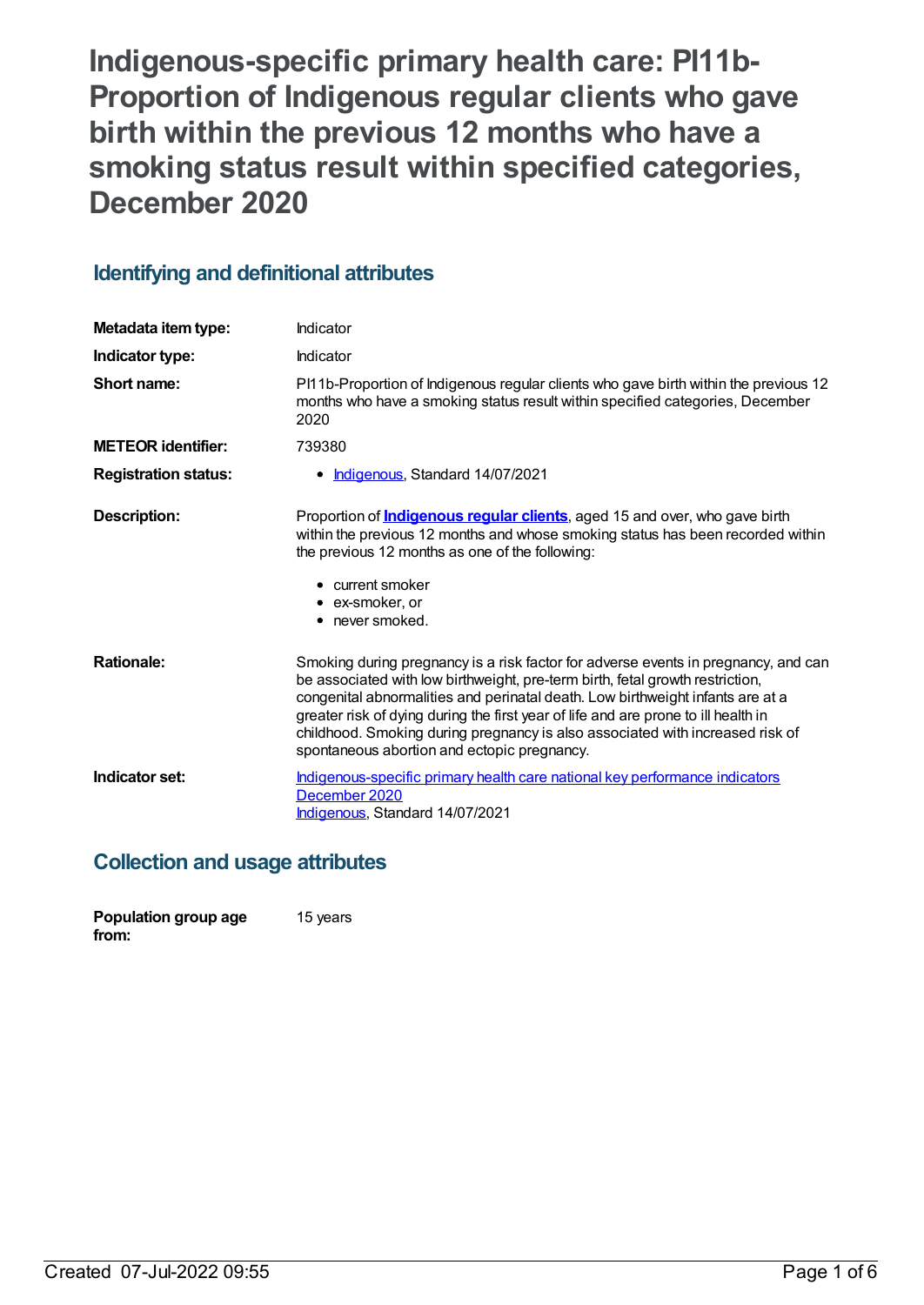| <b>Computation description:</b> | Proportion of <b>Indigenous regular clients</b> , aged 15 and over, who gave birth<br>within the previous 12 months and whose smoking status has been recorded within<br>the previous 12 months as one of the following:                                                                     |
|---------------------------------|----------------------------------------------------------------------------------------------------------------------------------------------------------------------------------------------------------------------------------------------------------------------------------------------|
|                                 | • current smoker<br>• ex-smoker, or<br>• never smoked.                                                                                                                                                                                                                                       |
|                                 | Presented as a percentage.                                                                                                                                                                                                                                                                   |
|                                 | 'Birth' includes live births and still births if the birthweight was at least 400 grams or<br>the gestational age was 20 weeks or more.                                                                                                                                                      |
|                                 | Operationalisation of smoking status:                                                                                                                                                                                                                                                        |
|                                 | Where an Indigenous regular client's tobacco smoking status does not have an<br>assessment date assigned within the Clinical Information System (CIS), smoking<br>status as recorded in the CIS should be treated as current (i.e. as having been<br>updated within the previous 12 months). |
| <b>Computation:</b>             | (Numerator $\div$ Denominator) x 100                                                                                                                                                                                                                                                         |
| Numerator:                      | Calculation A: Number of Indigenous regular clients, aged 15 and over, who gave<br>birth within the previous 12 months and whose smoking status has been recorded<br>as 'current smoker' within the previous 12 months.                                                                      |
|                                 | Calculation B: Number of Indigenous regular clients, aged 15 and over, who gave<br>birth within the previous 12 months and whose smoking status has been recorded<br>as 'ex-smoker' within the previous 12 months.                                                                           |
|                                 | Calculation C: Number of Indigenous regular clients, aged 15 and over, who gave<br>birth within the previous 12 months and whose smoking status has been recorded<br>as 'never smoked' within the previous 12 months.                                                                        |
| <b>Numerator data elements:</b> | <b>Data Element / Data Set-</b>                                                                                                                                                                                                                                                              |
|                                 | Person-tobacco smoking status, code N                                                                                                                                                                                                                                                        |
|                                 | Data Source                                                                                                                                                                                                                                                                                  |
|                                 | Indigenous-specific primary health care national Key Performance Indicators<br>(nKPI) data collection                                                                                                                                                                                        |
|                                 | NMDS / DSS                                                                                                                                                                                                                                                                                   |
|                                 | Indigenous-specific primary health care NBEDS December 2020                                                                                                                                                                                                                                  |
|                                 | Guide for use                                                                                                                                                                                                                                                                                |
|                                 | 'Daily smoker', 'weekly smoker' and 'irregular smoker' are aggregated into<br>'current smoker'.                                                                                                                                                                                              |
|                                 | Data Element / Data Set-                                                                                                                                                                                                                                                                     |
|                                 | Person-age, total years N[NN]                                                                                                                                                                                                                                                                |
|                                 | Data Source                                                                                                                                                                                                                                                                                  |
|                                 | Indigenous-specific primary health care national Key Performance Indicators<br>(nKPI) data collection                                                                                                                                                                                        |
|                                 | NMDS / DSS                                                                                                                                                                                                                                                                                   |
|                                 | Indigenous-specific primary health care NBEDS December 2020                                                                                                                                                                                                                                  |
|                                 | Guide for use                                                                                                                                                                                                                                                                                |
|                                 | Aged 15 and over only.                                                                                                                                                                                                                                                                       |
|                                 | Data Element / Data Set-                                                                                                                                                                                                                                                                     |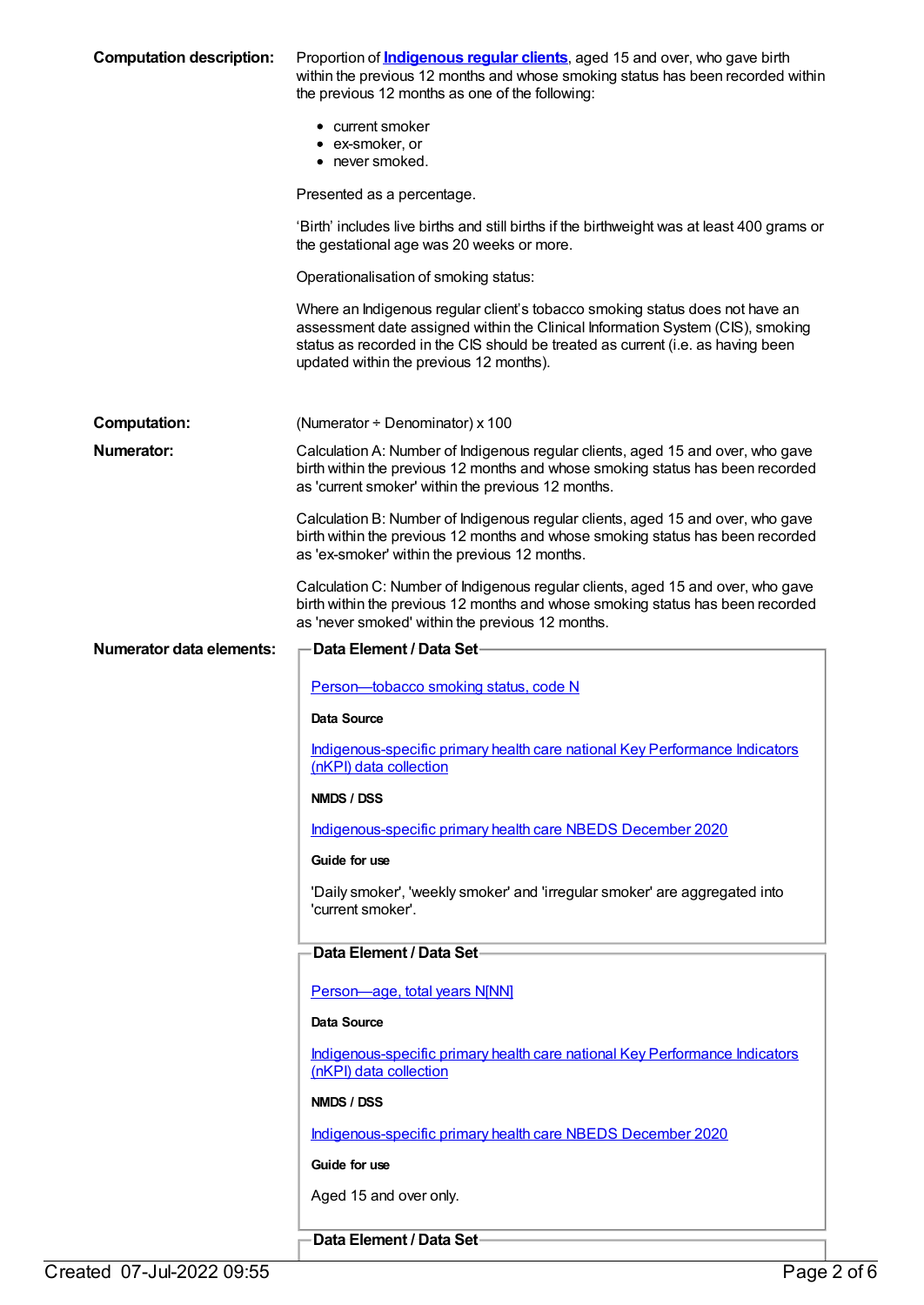#### Person-Indigenous status, code N

#### **Data Source**

[Indigenous-specific](https://meteor.aihw.gov.au/content/737914) primary health care national Key Performance Indicators (nKPI) data collection

#### **NMDS / DSS**

[Indigenous-specific](https://meteor.aihw.gov.au/content/738532) primary health care NBEDS December 2020

**Guide for use**

Indigenous only.

#### **Data Element / Data Set**

[Person—regular](https://meteor.aihw.gov.au/content/686291) client indicator, yes/no code N

#### **Data Source**

[Indigenous-specific](https://meteor.aihw.gov.au/content/737914) primary health care national Key Performance Indicators (nKPI) data collection

#### **NMDS / DSS**

[Indigenous-specific](https://meteor.aihw.gov.au/content/738532) primary health care NBEDS December 2020

**Guide for use**

Regular clients only.

#### **Data Element / Data Set**

Product of [birth—birth](https://meteor.aihw.gov.au/content/732895) status, code N

**Data Source**

[Indigenous-specific](https://meteor.aihw.gov.au/content/737914) primary health care national Key Performance Indicators (nKPI) data collection

#### **NMDS / DSS**

[Indigenous-specific](https://meteor.aihw.gov.au/content/738532) primary health care NBEDS December 2020

**Denominator data elements:**

#### **Denominator:** Calculation A, B and C: Total number of Indigenous regular clients, aged 15 and over, who gave birth within the previous 12 months and whose smoking status has been recorded within the previous 12 months.

**Data Element / Data Set**

[Person—age,](https://meteor.aihw.gov.au/content/303794) total years N[NN]

#### **Data Source**

[Indigenous-specific](https://meteor.aihw.gov.au/content/737914) primary health care national Key Performance Indicators (nKPI) data collection

#### **NMDS / DSS**

[Indigenous-specific](https://meteor.aihw.gov.au/content/738532) primary health care NBEDS December 2020

**Guide for use**

Aged 15 and over only.

#### **Data Element / Data Set**

[Person—smoking](https://meteor.aihw.gov.au/content/441380) status recorded indicator, yes/no code N

**Data Source**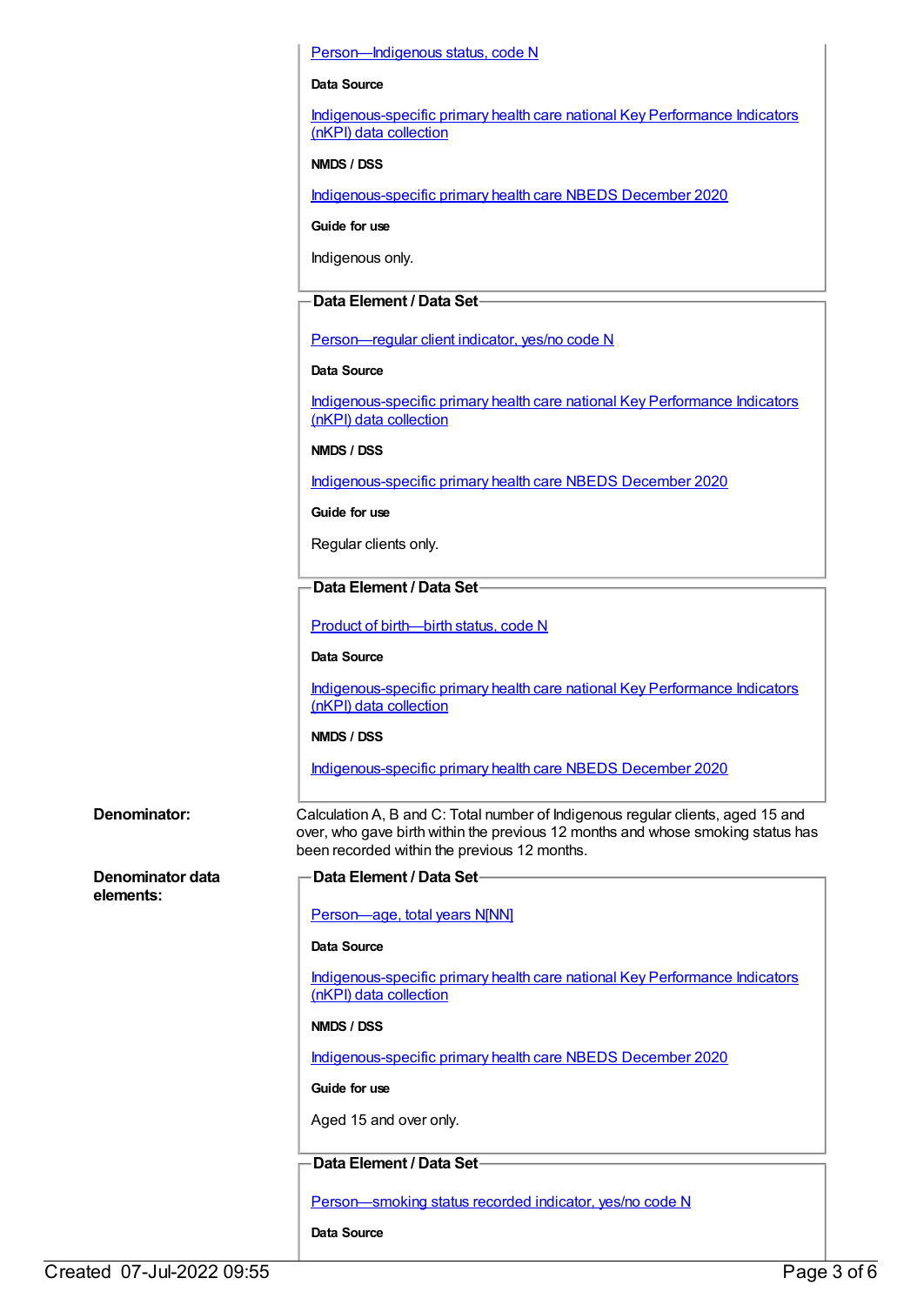[Indigenous-specific](https://meteor.aihw.gov.au/content/737914) primary health care national Key Performance Indicators (nKPI) data collection

#### **NMDS / DSS**

[Indigenous-specific](https://meteor.aihw.gov.au/content/738532) primary health care NBEDS December 2020

#### **Data Element / Data Set**

[Person—Indigenous](https://meteor.aihw.gov.au/content/602543) status, code N

#### **Data Source**

[Indigenous-specific](https://meteor.aihw.gov.au/content/737914) primary health care national Key Performance Indicators (nKPI) data collection

#### **NMDS / DSS**

[Indigenous-specific](https://meteor.aihw.gov.au/content/738532) primary health care NBEDS December 2020

**Guide for use**

Indigenous only.

#### **Data Element / Data Set**

Person-regular client indicator, yes/no code N

#### **Data Source**

[Indigenous-specific](https://meteor.aihw.gov.au/content/737914) primary health care national Key Performance Indicators (nKPI) data collection

#### **NMDS / DSS**

[Indigenous-specific](https://meteor.aihw.gov.au/content/738532) primary health care NBEDS December 2020

#### **Guide for use**

Regular clients only.

### **Data Element / Data Set**

Product of [birth—birth](https://meteor.aihw.gov.au/content/695437) status, code N

#### **Data Source**

[Indigenous-specific](https://meteor.aihw.gov.au/content/737914) primary health care national Key Performance Indicators (nKPI) data collection

#### **NMDS / DSS**

[Indigenous-specific](https://meteor.aihw.gov.au/content/738532) primary health care NBEDS December 2020

#### **Disaggregation:** Mother's age group:

a) 15–19 years b) 20–24 years c) 25–34 years d) 35 years and over.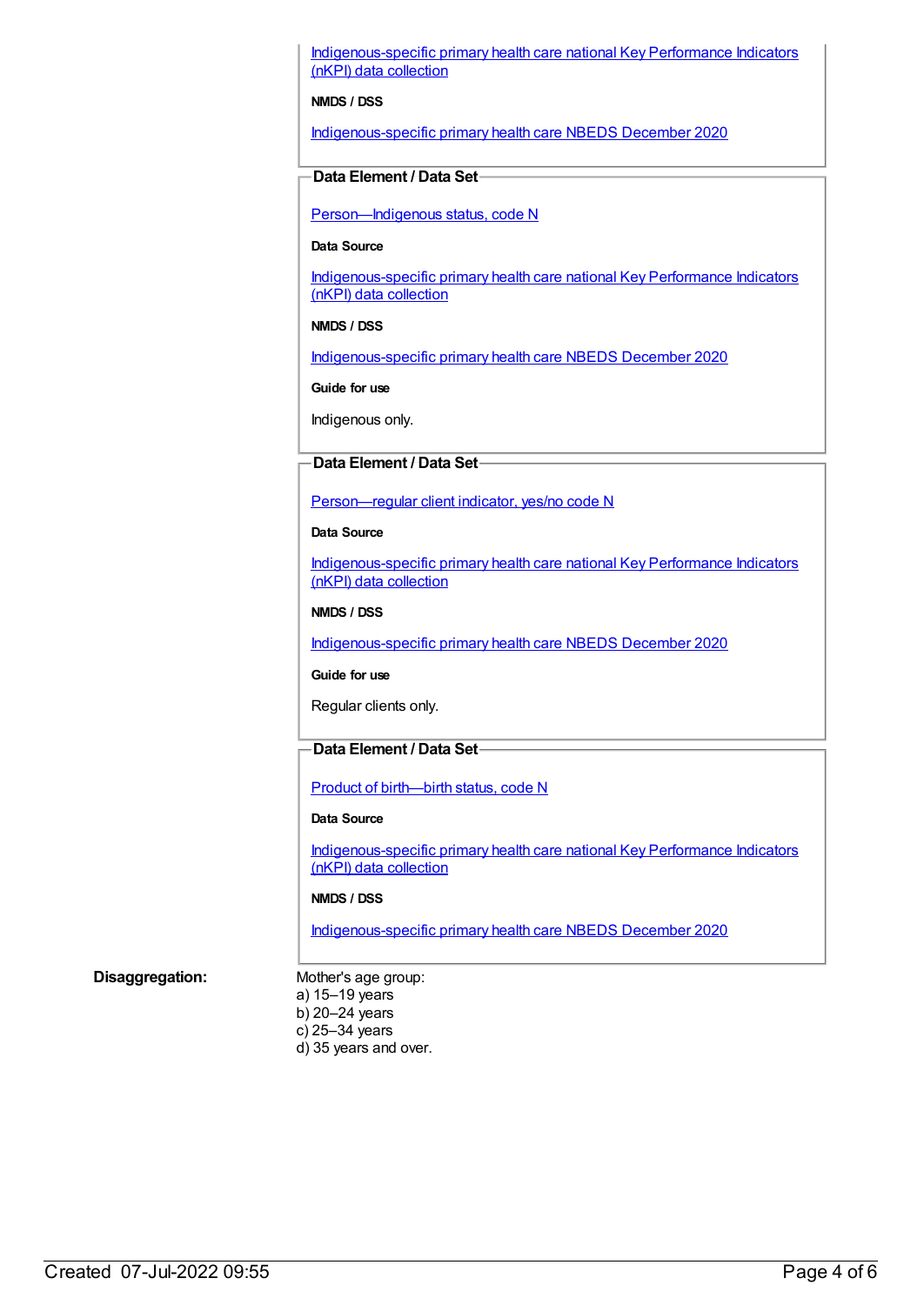| <b>Disaggregation data</b><br>elements: | Data Element / Data Set-                                                                              |
|-----------------------------------------|-------------------------------------------------------------------------------------------------------|
|                                         |                                                                                                       |
|                                         | Person-age, total years N[NN]                                                                         |
|                                         | Data Source                                                                                           |
|                                         | Indigenous-specific primary health care national Key Performance Indicators<br>(nKPI) data collection |
|                                         | NMDS / DSS                                                                                            |
|                                         | Indigenous-specific primary health care NBEDS December 2020                                           |
|                                         | Guide for use                                                                                         |
|                                         | Aged 15 and over only.                                                                                |
|                                         |                                                                                                       |
| Comments:                               | Census date for reporting is 31 December 2020.                                                        |

### **Representational attributes**

| <b>Representation class:</b> | Percentage |
|------------------------------|------------|
| Data type:                   | Real       |
| Unit of measure:             | Person     |
| Format:                      | N[NN].N    |

### **Indicator conceptual framework**

| <b>Framework and</b> | <b>Health Behaviours</b> |
|----------------------|--------------------------|
| dimensions:          |                          |

### **Data source attributes**

| Data sources: | Data Source                                                                                           |
|---------------|-------------------------------------------------------------------------------------------------------|
|               | Indigenous-specific primary health care national Key Performance Indicators (nKPI)<br>data collection |
|               | Frequency                                                                                             |
|               | 6 monthly                                                                                             |
|               | Data custodian                                                                                        |
|               | Australian Institute of Health and Welfare.                                                           |

## **Source and reference attributes**

**Submitting organisation:** Australian Institute of Health and Welfare.

AustralianGovernment Department of Health.

# **Relational attributes**